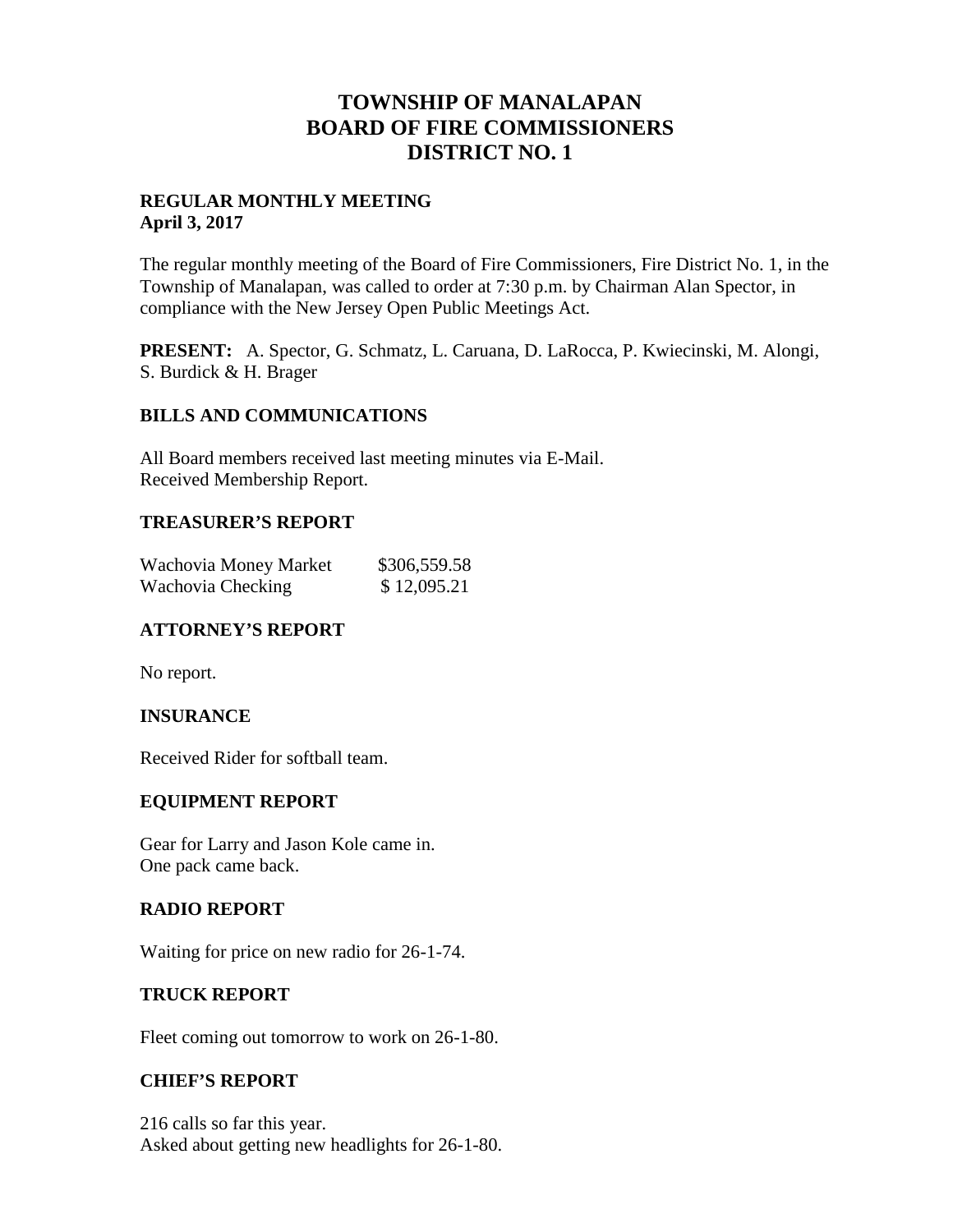## **ASSOCIATION REPORT**

Frank Kuka is working on roof spec. 26-1-91 hit door – parts have been ordered. Signed contract for lawn care.

#### **TRUSTEES' REPORT**

No report.

#### **OLD BUSINESS**

See attached.

#### **NEW BUSINESS**

Commissioner LaRocca made a motion to pay all vouchers; this was seconded by Commissioner Schmatz. All voted aye.

Commissioner Spector made a motion for \$3,500 for lawn care for both buildings; this was seconded by Commissioner LaRocca. All voted aye.

Commissioner Spector made a motion for \$65 for CPR class; this was seconded by Commissioner LaRocca. All voted aye.

Commissioner LaRocca made a motion for \$400 to purchase 4 adapters for computers for trucks; this was seconded by Commissioner Schmatz. All voted aye.

Commissioner LaRocca made a motion for \$39,527 to purchase Holmatro equipment for 26- 1-74; this was seconded by Commissioner Schmatz. All voted aye.

Meeting opened to the public at 8:15 P.M.

A motion was made by Commissioner Schmatz to adjourn; it was seconded by Commissioner Spector and all voted aye.

Meeting adjourned at 8:17 P.M.

Respectfully submitted, George Schmatz, Treasurer